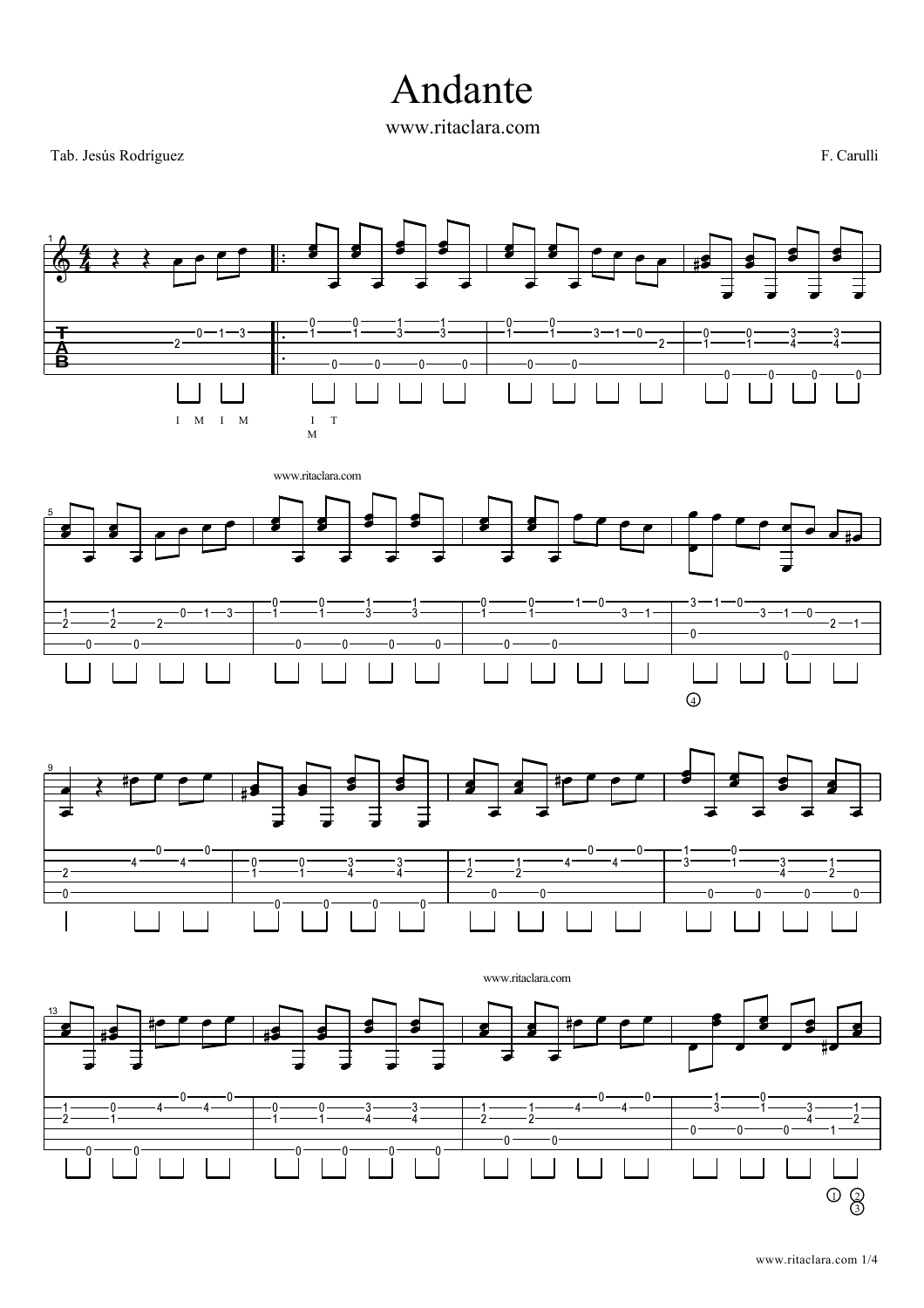www.ritaclara.com







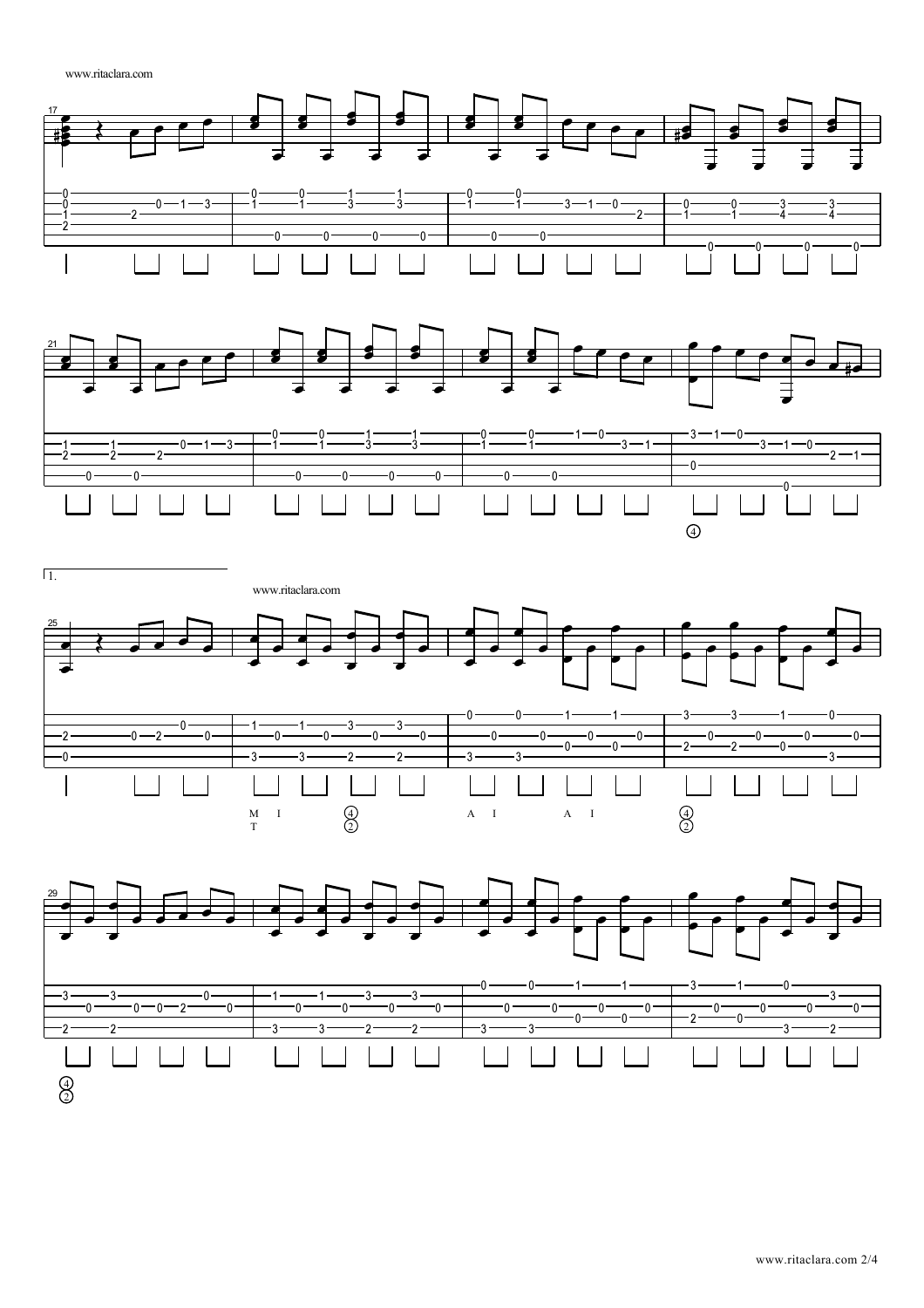www.ritaclara.com





www.ritaclara.com -0  $-0 \cdot$  0 1 3 3  $\frac{-}{-0}$  - 3 - $-3 \overline{\phantom{0}}$  $-3 \ddot{\phantom{0}}$  $-1 -0 - 2$  $-0 -0 -0 -0 -0 -0 -0$  - $-0$  $0 -0$  $0 -0 \cdot$  0  $\cdot$  $\overline{\phantom{0}}$  $\cdot$  $-2$  $\cdot$ 0  $\cdot$  $-2$  $-3$ -3  $\cdot$ 2  $-2$  $-3$  $-3 -3 \overline{\phantom{a}}$ 



www.ritaclara.com 3/4